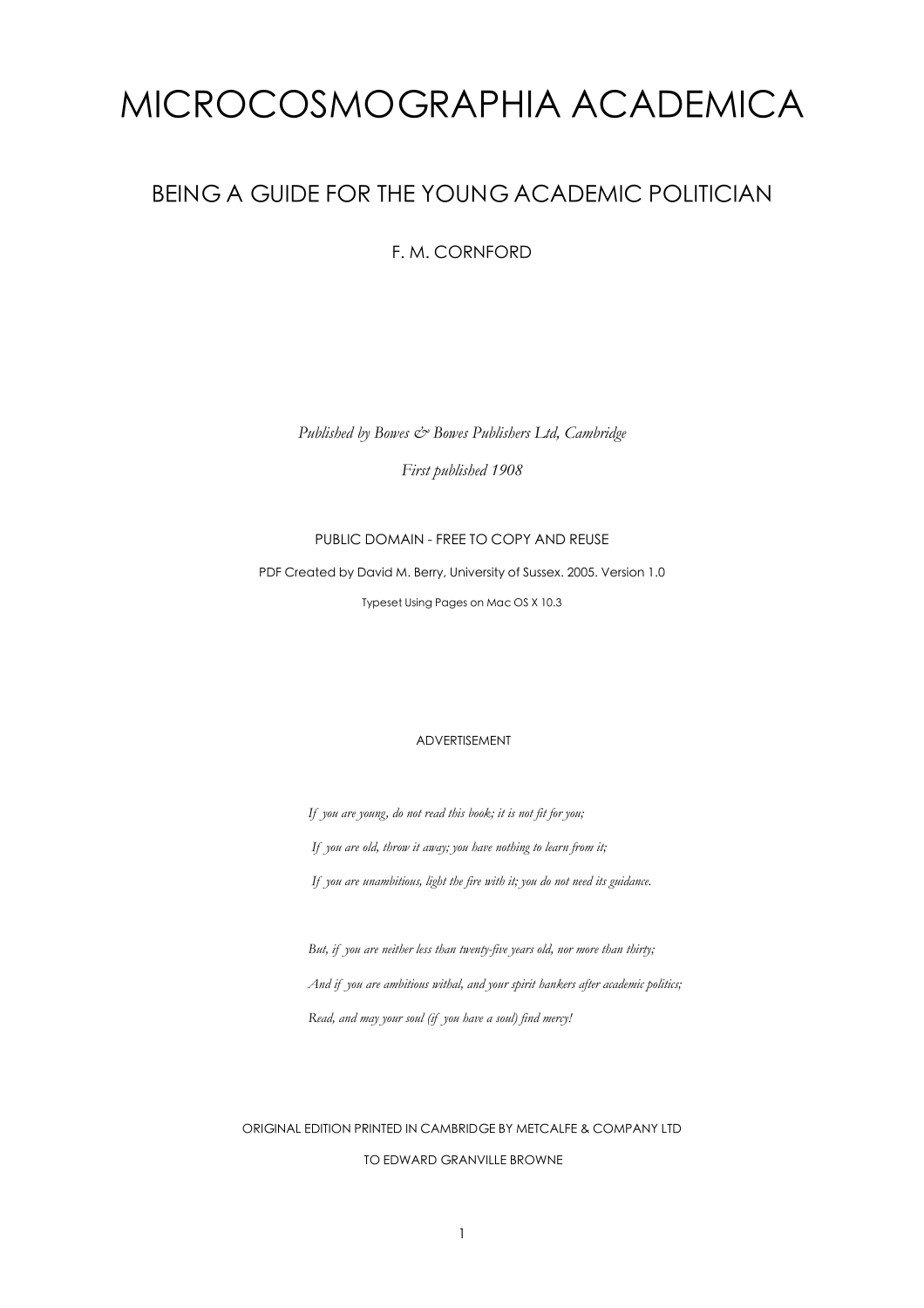### **CONTENTS**

| 5. THE PRINCIPLES OF GOVERNMENT, OF DISCIPLINE (INCLUDING RELIGION), AND OF |  |
|-----------------------------------------------------------------------------|--|
|                                                                             |  |
|                                                                             |  |
|                                                                             |  |
|                                                                             |  |
|                                                                             |  |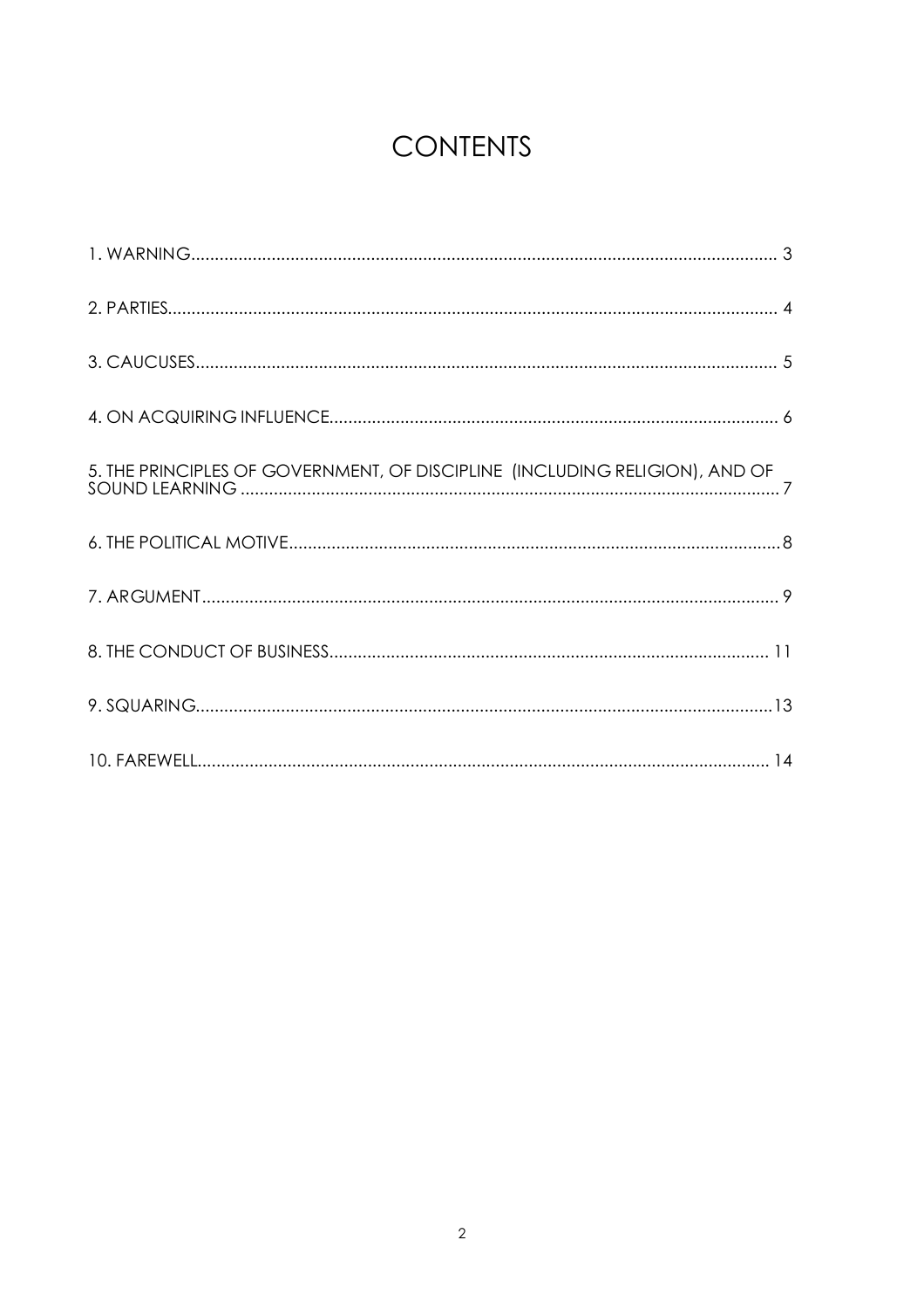#### 1. WARNING

*'Any one of us might say, that although in words he is not able to meet you at each step of the argument, he sees as a fact that academic persons, when they carry on study, not only in youth as a part of education, but as the pursuit of their maturer years, most of them become decidedly queer, not to say rotten; and that those who may be considered the best of them are made useless to the world by the very study which you extol.*

 *'Well, do you think that those who say so are wrong?*

 *'I cannot tell, he replied; but I should like to know what is your opinion?* 

 *'Hear my answer; I am of opinion that they are quite right.'*

PLATO, Republic, vi

 My heart is full of pity for you, 0 young academic politician. If you will be a politician you have a painful path to follow, even though it be a short one, before you nestle down into a modest incompetence. While you are young you will be oppressed, and angry, and increasingly disagreeable. When you reach middle age, at five-andthirty, you will become complacent and, in your turn, an oppressor; those whom you oppress will find you still disagreeable; and so will all the people whose toes you trod upon in youth. It will seem to you then that you grow wiser every day, as you learn more and more of the reasons why things should not be done, and understand more fully the peculiarities of powerful persons, which make it quixotic even to attempt them without first going through an amount of squaring and lobbying sufficient to sicken any but the most hardened soul. If you persist to the threshold of old age -- your fiftieth year, let us say -- you will be a powerful person yourself, with an accretion of peculiarities which other people will have to study in order to square you. The toes you will have trodden on by this time will be as the sands on the sea-shore; and from far below you will mount the roar of a ruthless multitude of young men in a hurry. You may perhaps grow to be aware what they are in a hurry to do. They are in a hurry to get you out of the way.

 0 young academic politician, my heart is full of pity for you now; but when you are old, if you will stand in the way, there will be no more pity for you than you deserve; and that will be none at all.

 I shall take it that you are in the first flush of ambition, and just beginning to make yourself disagreeable. You think (do you not?) that you have only to state a reasonable case, and people must listen to reason and act upon at once. It is just this conviction that makes you so unpleasant. There is little hope of dissuading you; but has it occurred to you that nothing is ever done until every one is convinced that it ought to be done, and has been convinced for so long that it is now time to do something else? And are you not aware that conviction has never yet been produced by an appeal to reason, which only makes people uncomfortable? If you want to move them, you must address your arguments to prejudice and the political motive, which I will presently describe. I should hesitate to write down so elementary a principle, if I were not sure you need to be told it. And you will not believe me, because you think your cases are so much more reasonable than mine can have been, and you are ashamed to study men's weaknesses and prejudices. You would rather batter away at the Shield of Faith than spy it the joints in the harness.

 I like you the better for your illusions; but it cannot be denied that they prevent you from being effective, and if you do not become effective before you cease to want anything to be done -- why, what will be the good of you? So I present you with this academic microcosmography -- the merest sketch of the little world that lies before you. A satirist or an embittered man might have used darker colours; and I own that I have only drawn those aspects which it is most useful that you, as a politician, should know. There is another world within this microcosm -- a silent, reasonable world, which you are now bent on leaving. Some day you may go back to it; and you will enjoy its calm the more for your excursion in the world of unreason.

Now listen, and I will tell you what this outer world is like.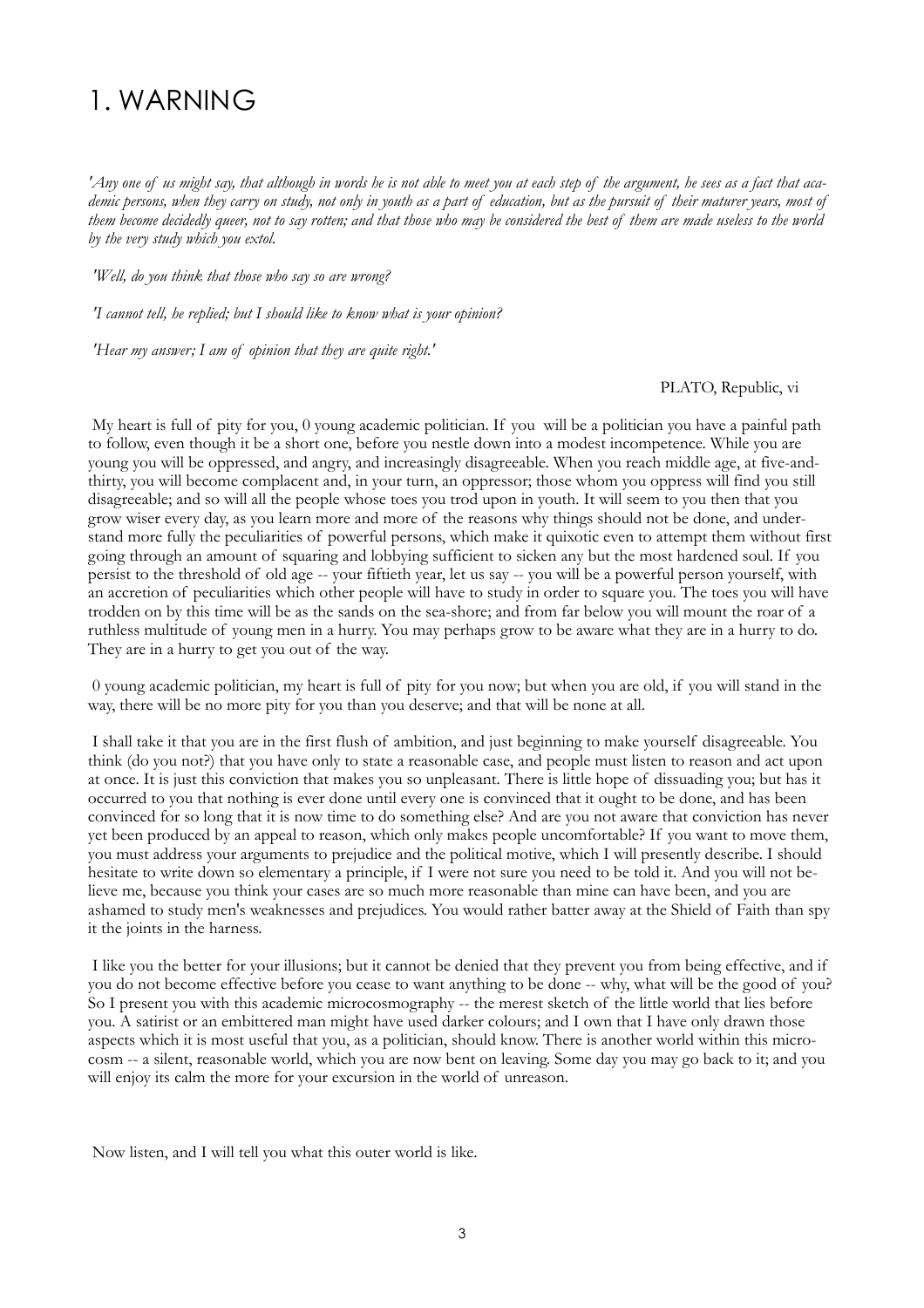#### 2. PARTIES

 First, perhaps, I had better describe the parties in academic politics; it is not easy to distinguish them precisely. There are five; and they are called Conservative Liberals, Liberal Conservatives, Non-placets, Adullamites, and Young Men in a Hurry.

 A Conservative Liberal is a broad-minded man, who thinks that something ought to be done, only not anything that anyone now desires, but something which was not done in 1881-82.

 A Liberal Conservative is a broad-minded man, who thinks that something ought to be done, only not anything that anyone now desires; and that most things which were done in 1881-82 ought to be undone.

 The men of both of these parties are alike in being open to conviction; but so many convictions have already got inside, that it is very difficult to find the openings. They dwell in the Valley of Indecision.

 The Non-placet differs in not being open to conviction; he is a man of principle. A principle is a rule of inaction, which states a valid general reason for not doing in any particular case what, to unprincipled instinct, would appear to be right. The Non-placet believes that it is always well to be on the Safe Side, which can be easily located as the northern side of the interior of the Senate House. He will be a person whom you have never seen before, and will never see again anywhere but in his favourite station on the left of the place of judgment.

 The Adullamites are dangerous, because they know what they want; and that is, all the money there is going. They inhabit a series of caves near Downing Street. The say to one another, 'If you will scratch my back, I will scratch yours; and if you won't, I will scratch your face.' It will be seen that these cave-dwellers are not refined, like classical men. That is why they succeed in getting all the money there is going.

 The Young Man in a Hurry is a narrow-minded and ridiculously youthful prig, who is inexperienced enough to imagine that something might be done before very long, and even to suggest definite things. His most dangerous defect being want of experience, everything should be done to prevent him from taking any part in affairs. He may be known by his propensity to organise societies for the purpose of making silk purses out of sows' ears. This tendency is not so dangerous as it might seem; for it may be observed that the sows, after taking their washing with a grunt or two, trundle back unharmed to the wallow; and the purse-market is quoted as firm. The Young Man in a Hurry is afflicted with a conscience, which is apt to break out, like measles, in patches. To listen to him, you would think that he united the virtues of a Brutus to the passion for lost causes of a Cato; he has not learnt that most of his causes are lost by letting the Cato out of the bag, instead of tying him up firmly and sitting on him, as experienced people do.

0 young academic politician, know thyself!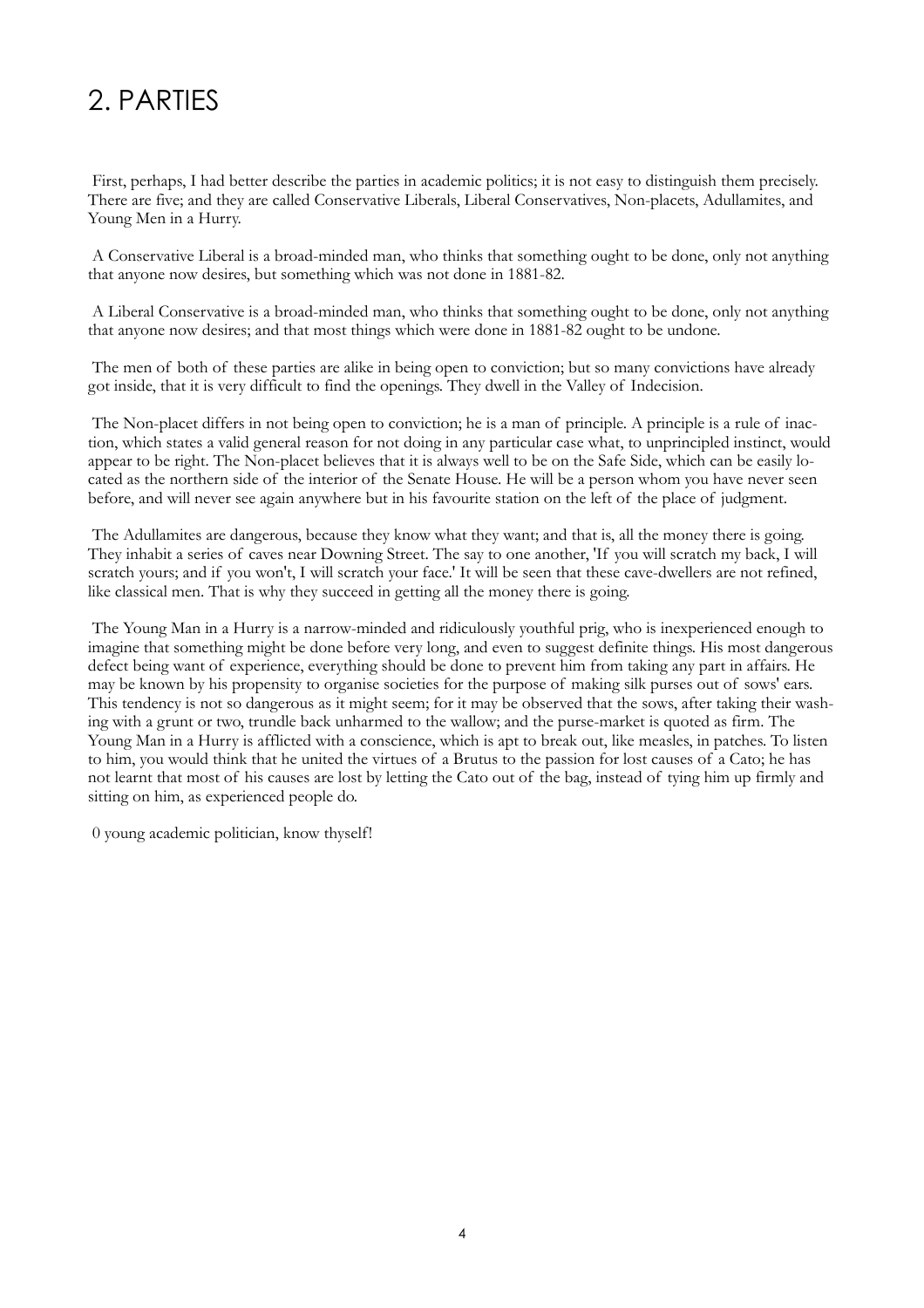#### 3. CAUCUSES

 A Caucus is like a mouse-trap; when you are outside you want to get in; and when you are inside the mere sight of the other mice makes you want to get out. The trap is baited with muffins and cigars -- except in the case the Non-placet Caucus, an ascetic body, which, as will presently be seen, satisfies only spiritual needs.

 The Adullamites hold a Caucus from time to time to conspire against the College System. They wear blue spectacles and false beards, and say the most awful things to one another. There are two ways of dispersing these anarchs. One is to suggest that working hours might be lengthened. The other is to convert the provider of muffins and cigars to Conservative Liberalism. To mention belling the cat would be simply indecent.

 No one can tell the difference between a Liberal Conservative Caucus and a Conservative Liberal one. There is nothing in the world more innocent than either. The most dare-devil action they ever take is to move for the appointment of a Syndicate 'to consider what means, if any, can be discovered to prevent the Public Washing of Linen, and to report, if they can see straight, to the Non-placets.' The result is the formation of an invertebrate body, which sits for two years, with growing discomfort, on the clothes-basket containing the linen. When the Syndicate is so stupefied that it has quite forgotten what it is sitting on, it issues three minority reports, of enormous bulk, on some different subject. The reports are referred by the Council to the Non-placets, and by the Non-placets to the wastepaper basket. This is called 'reforming the University from within.'

 At election time each of these two Caucuses meets to select for nomination those members of its own party who are most likely to be mistaken by the Non-placets for members of the other party. The best results are achieved when the nominees get mixed up in such a way that the acutest of Non-placets cannot divine which ticket represents which party. The system secures that the balance of power shall be most happily maintained, and that all the Young Men in a Hurry shall be excluded.

 The Young Men in a Hurry have no regular Caucus. They meet, by twos and threes, in desolate places, and gnash their teeth.

 The Non-placet Caucus exists for the purpose of distributing Church patronage among those of its members who have adhered immovably to the principles of the party.

 All Caucuses have the following rule. At Caucus meetings which are only attended by one member (owing to that member's having omitted to summon the others), the said member shall be deemed to constitute a quorum, and may vote the meeting full powers to go on the square without further ceremony.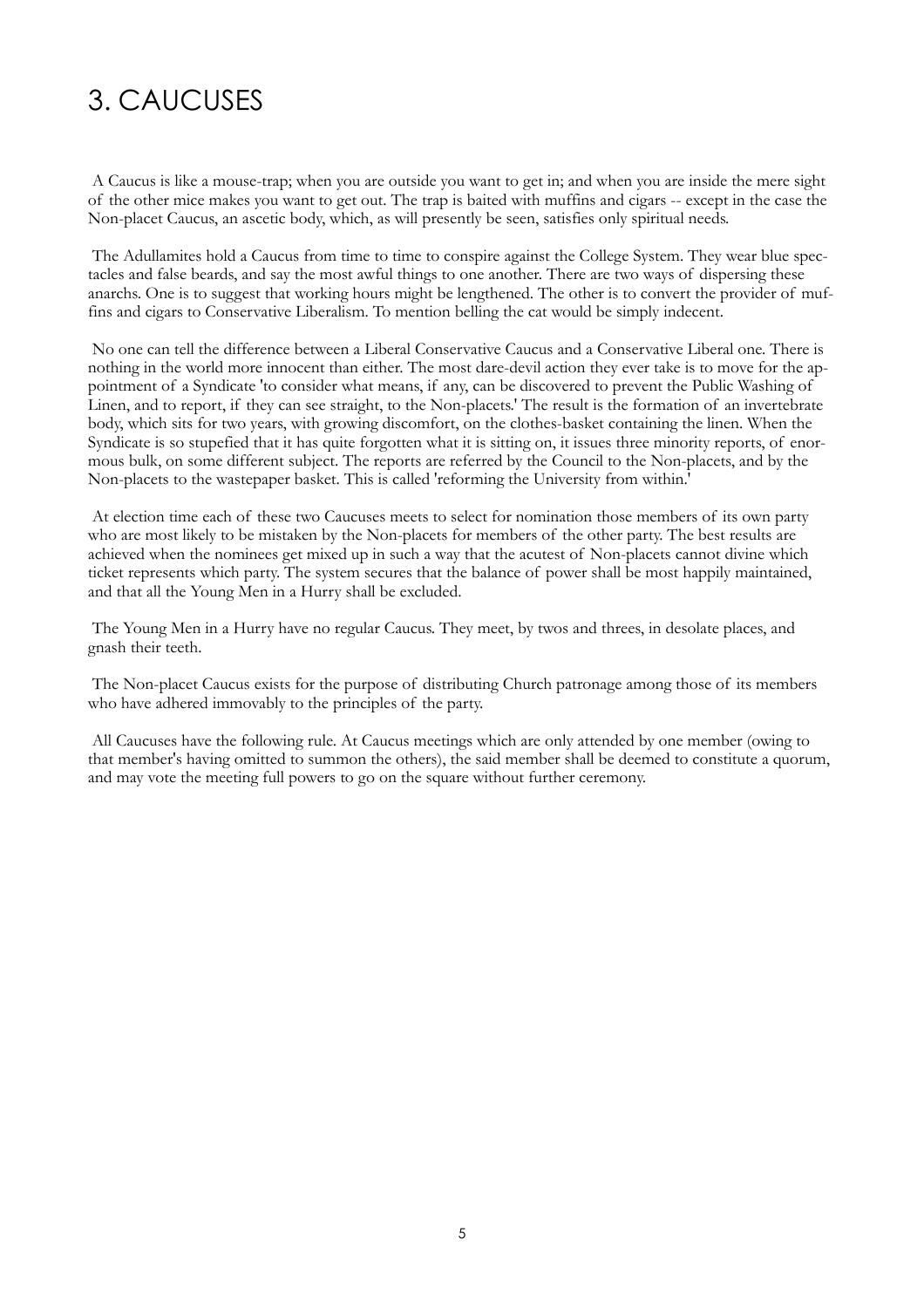#### 4. ON ACQUIRING INFLUENCE

Now that you know about the parties and the Caucuses, your first business will be to acquire influence. Political influence may be acquired in exactly the same way as the gout; indeed, the two ends ought to be pursued concurrently. The method is to sit tight and drink port wine. You will thus gain the reputation of being a good fellow; and not a few wild oats will be condoned in one who is sound at heart, if not at the lower extremities.

Or, perhaps, you may prefer to qualify as a Good Business Man.

 He is one whose mind has not been warped and narrowed by merely intellectual interests, and who, at the same time, has not those odious pushing qualities which are unhappily required for making a figure in business anywhere else. He has had his finger on the pulse of the Great World -- a distant and rather terrifying region, which it is very necessary to keep in touch with, though it must not be allowed on any account to touch you. Difficult as it seems, this relation is successfully maintained by sending young men to the Bar with Fellowships of  $\angle 200$  a year and no duties. Life at the Bar, in these conditions, is very pleasant; and only good business men are likely to return. All business men are good; and it is understood that they let who will be clever, provided he be not clever at their expense.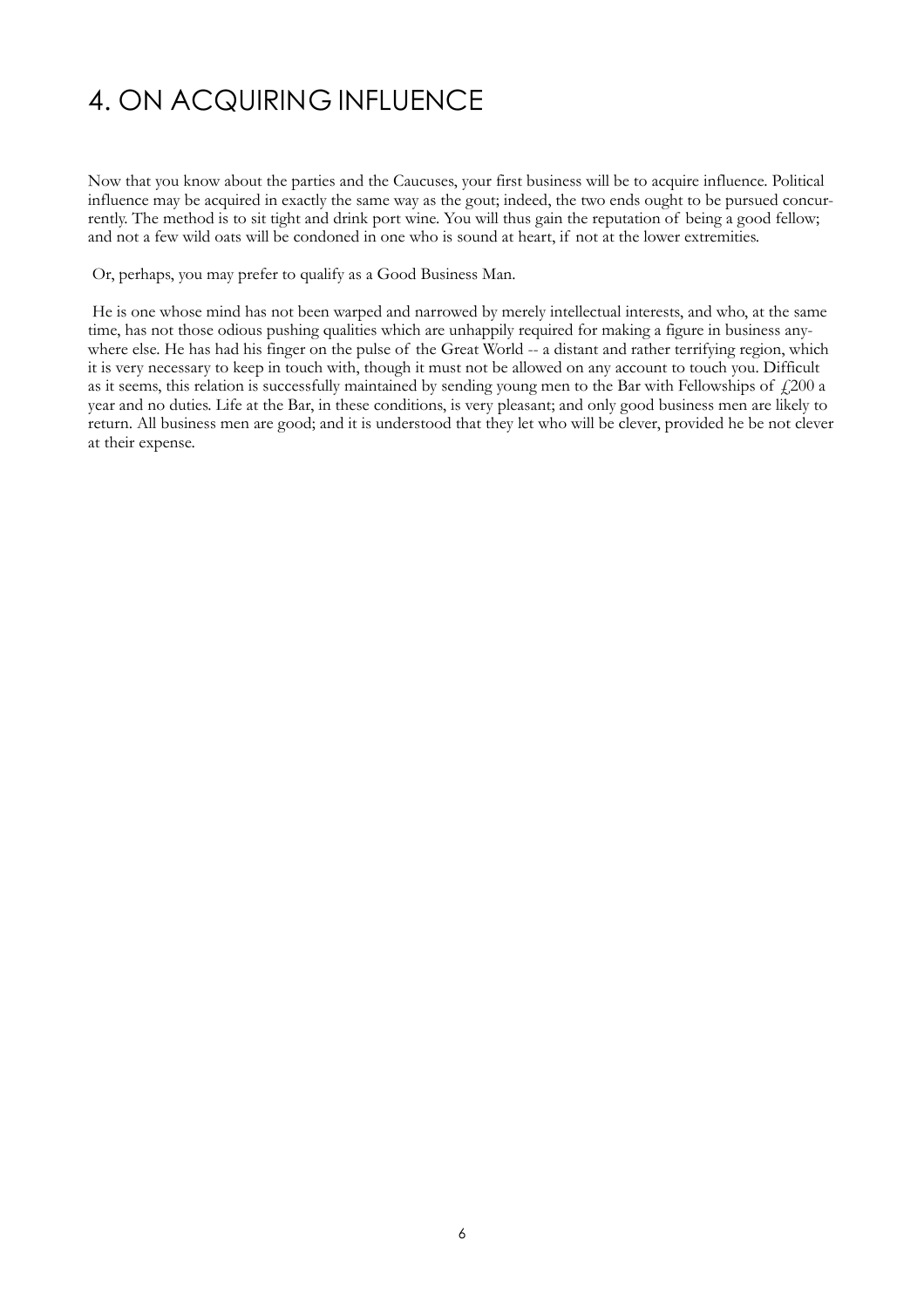# 5. THE PRINCIPLES OF GOVERNMENT, OF DISCIPLINE (INCLUDING RELIGION), AND OF SOUND LEARNING

 These principles are all deducible from the fundamental maxim, that the first necessity for a body of men engaged in the pursuit of learning is freedom from the burden of political cares. It is impossible to enjoy the contemplation of truth if one is vexed and distracted by the sense of responsibility. Hence the wisdom of our ancestors devised a form of academic polity in which this sense is, so far as human imperfection will allow, reduced to the lowest degree. By vesting the sovereign authority in the Non-placets (technically known as the 'Senate' on account or the high average of their age), our forefathers secured that the final decision should rest with a body which, being scattered in country parsonages, has no corporate feeling whatever, and, being necessarily ignorant of the decisive considerations in almost all the business submitted to it, cannot have the sense of any responsibility, except it be the highest, when the Church is in danger. In the smaller bodies, called 'Boards,' we have succeeded only in minimising the dangerous feeling, by the means of never allowing anyone to act without first consulting at least twenty other people who are accustomed to regard him with well-founded suspicion . Other democracies have reached this pitch of excellence; but the academic democracy is superior in having no organised parties. We thus avoid all the responsibilities of party leadership (there are leaders, but no one follows them), and the degradations of party compromise. It is clear, moreover, that twenty independent persons, each of whom has a different reason for not doing a certain thing, and no one of whom will compromise with any other, constitute a most effective check upon the rashness of individuals.

 I forgot to mention that there is also a body called the 'Council,' which consists of men who are firmly convinced that they are business-like. There is no doubt that some of them are Good Business Men.

 The principle of Discipline (including Religion) is that 'there must be some rules'. If you inquire the reason, you will find that the object of rules is to relieve the younger men of the burdensome feeling of moral or religious obligation. If their energies are to be left unimpaired for the pursuit of athletics, it is clearly necessary to protect them against the weakness of their own characters. They must never be troubled with having to think whether this or that ought to be done or not; it should be settled by rules. The most valuable rules are those which ordain attendance at lectures and at religious worship. If these were not enforced, young men would begin too early to take learning and religion seriously; and that is well known to be bad form. Plainly, the more rules you can invent, the less need there will be to waste time over fruitless puzzling about right and wrong. The best sort of rules are those which prohibit important, but perfectly innocent, actions, such as smoking in College courts, or walking to Madingley on Sunday without academical dress. The merit of such regulations is that, having nothing to do with right or wrong, they help to obscure these troublesome considerations in other cases, and to relieve the mind of all sense of obligation towards society.

 The Roman sword would never have conquered the world if the grand fabric of Roman Law had not been elaborated to save the man behind the sword from having to think for himself. In the same way the British Empire is the outcome of College and School discipline and of the Church Catechism.

 The Principle of Sound Learning is that the noise of vulgar fame should never trouble the cloistered calm of academic existence. Hence, learning is called sound when no one has ever heard of it; and 'sound scholar' is a term of praise applied to one another by learned men who have no reputation outside the University, and a rather queer one inside it. If you should write a book (you had better not), be sure that it is unreadable; otherwise you will be called 'brilliant' and forfeit all respect.

 University printing presses exist, and are subsidised by the Government for the purpose of producing books which no one can read; and they are true to their high calling. Books are the sources of material for lectures. They should be kept from the young; for to read books and remember what you read well enough to reproduce it is called 'cramming', and this is destructive of all true education. The best way to protect the young from books is, first, to make sure that they shall be so dry as to offer no temptation; and, second, to store them in such a way that no one can find them without several years' training, A lecturer is a sound scholar, who is chosen to teach on the ground that he was once able to learn. Eloquence is not permissible in a lecture; it is a privilege reserved by statute for the Public Orator.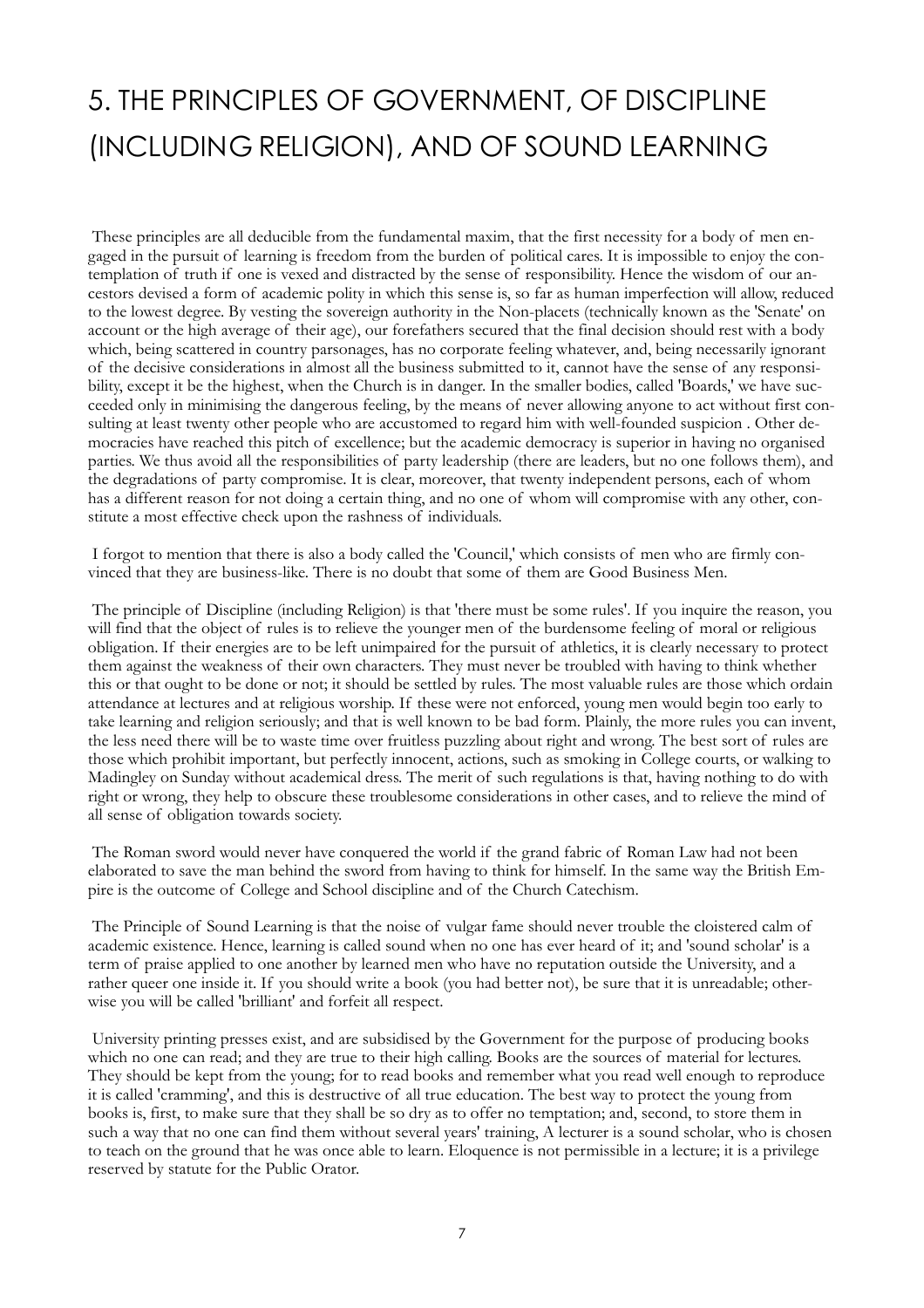## 6. THE POLITICAL MOTIVE

 You will begin, I suppose, by thinking that people who disagree with you and oppress you must be dishonest. Cynicism is the besetting and venial fault of declining youth, and disillusionment its last illusion. It is quite a mistake to suppose that real dishonesty is at all common. The number of rogues is about equal to the number of men who act honestly; and it is very small. The great majority would sooner behave honestly than not. The reason why they do not give way to this natural preference of humanity is that they are afraid that others will not; and the others do not because they are afraid that they will not. Thus it comes about that, while behaviour which looks dishonest is fairly common, sincere dishonesty is about as rare as the courage to evoke good faith in your neighbours by showing that you trust them.

 No; the Political Motive in the academic breast is honest enough. It is Fear -- genuine, perpetual, heartfelt timorousness. We shall see presently that all the Political Arguments are addressed to this passion. Have you ever noticed how people say 'I'm afraid I don't ...' when they mean, 'I think I don't ...'?

The proper objects of Fear, hereafter to be called Bugbears, are (in order of importance):

Giving yourself away;

Females;

What Dr ---- will say;

The Public Washing of Linen;

Socialism, otherwise Atheism;

The Great World; etc., etc., etc.

With the disclosure of this central mystery of academic politics, the theoretical part of our treatise is complete. The practical principles, to which we now turn, can nearly all be deduced from the nature of the political passion and of its objects.

The Practice of Politics may be divided under three heads; Argument: The Conduct of Business: Squaring.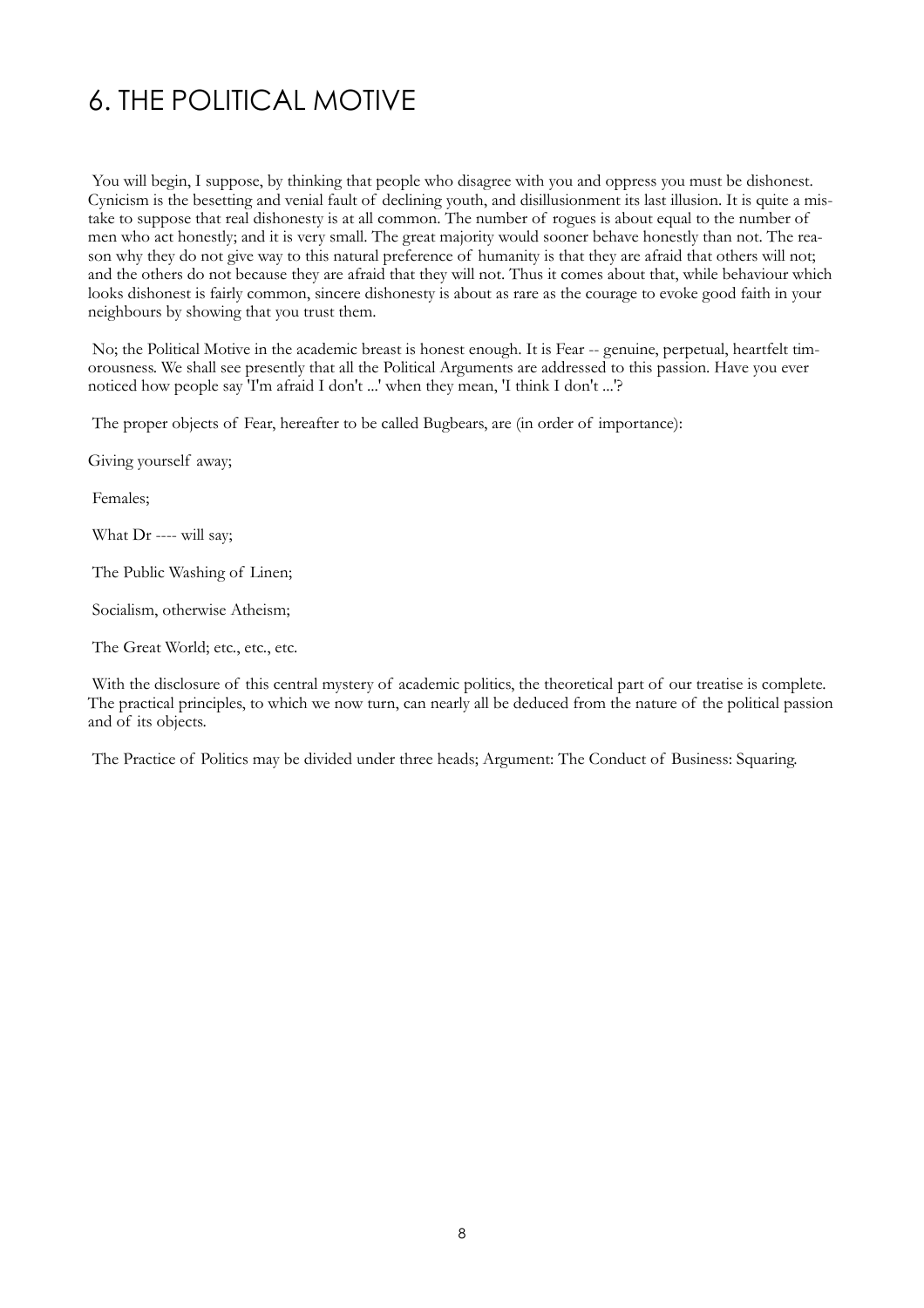#### 7. ARGUMENT

There is only one argument for doing something; the rest are arguments for doing nothing.

 The argument for doing something is that it is the right thing to do. But then, of course, comes the difficulty making sure that it is right. Females act by mere instinctive intuition; but men have the gift of reflection. As Hamlet, the typical man of action, says:

What is a man,

If his chief good and market of his time

Be but to sleep and feed; a beast, no more.

Sure, he that made us with such large discourse,

Looking before and after, gave us not

That capability and god-like reason

To fust in us unused.

Now the academic person is to Hamlet as Hamlet is to a female; or, to use his own quaint phrase, a 'beast'; his discourse is many times larger, and he looks before and after many times as far. Even a little knowledge of ethical theory will suffice to convince you that all important questions are so complicated, and the results any course of action are so difficult to foresee, that certainty, or even probability, is seldom, if ever, attainable. It follows at once that the only justifiable attitude of mind is suspense of judgment; and this attitude, besides being peculiarly congenial to the academic temperament, has the advantage of being comparatively easy to attain. There remains the duty of persuading others to be equally judicious, and to refrain from plunging into reckless courses which might lead them Heaven knows whither. At this point the arguments for doing nothing come in; for it is a mere theorist's paradox that doing nothing has just as many consequences as doing something. It is obvious that inaction can have no consequences at all.

 Since the stone-axe fell into disuse at the close of the neolithic age, two other arguments of universal application have been added to the rhetorical armoury by the ingenuity of mankind. They are closely akin; and, like the stone-axe, they are addressed to the Political Motive. They are called the Wedge and the Dangerous Precedent. Though they are very familiar, the principles, or rules of inaction, involved in them are seldom stated in full. They are as follows.

 The Principle of the Wedge is that you should not act justly now for fear of raising expectations that you may act still more justly in the future -- expectations which you are afraid you will not have the courage to satisfy. A little reflection will make it evident that the Wedge argument implies the admission that the persons who use it cannot prove that the action is not just. If they could, that would be the sole and sufficient reason for not doing it, and this argument would be superfluous.

 The Principle of the Dangerous Precedent is that you should not now do an admittedly right action for fear you, or your equally timid successors, should not have the courage to do right in some future case, which, ex hypothesi, is essentially different, but superficially resembles the present one. Every public action which is not customary, either is wrong, or, if it is right, is a dangerous precedent. It follows that nothing should ever be done for the first time.

 It will be seen that both the Political Arguments are addressed to the Bugbear of Giving yourself away. Other special arguments can be framed in view of the other Bugbears. It will often be sufficient to argue that a change is a change -- an irrefutable truth. If this consideration is not decisive, it may be reinforced by the Fair Trial Argument -- 'Give the present system a Fair Trial'. This is especially useful in withstanding changes in the schedule of an examination. In this connection the exact meaning of the phrase is, 'I don't intend to alter my lectures if I can help it; and if you pass this proposal, you will have to alter yours.' This paraphrase explains what might oth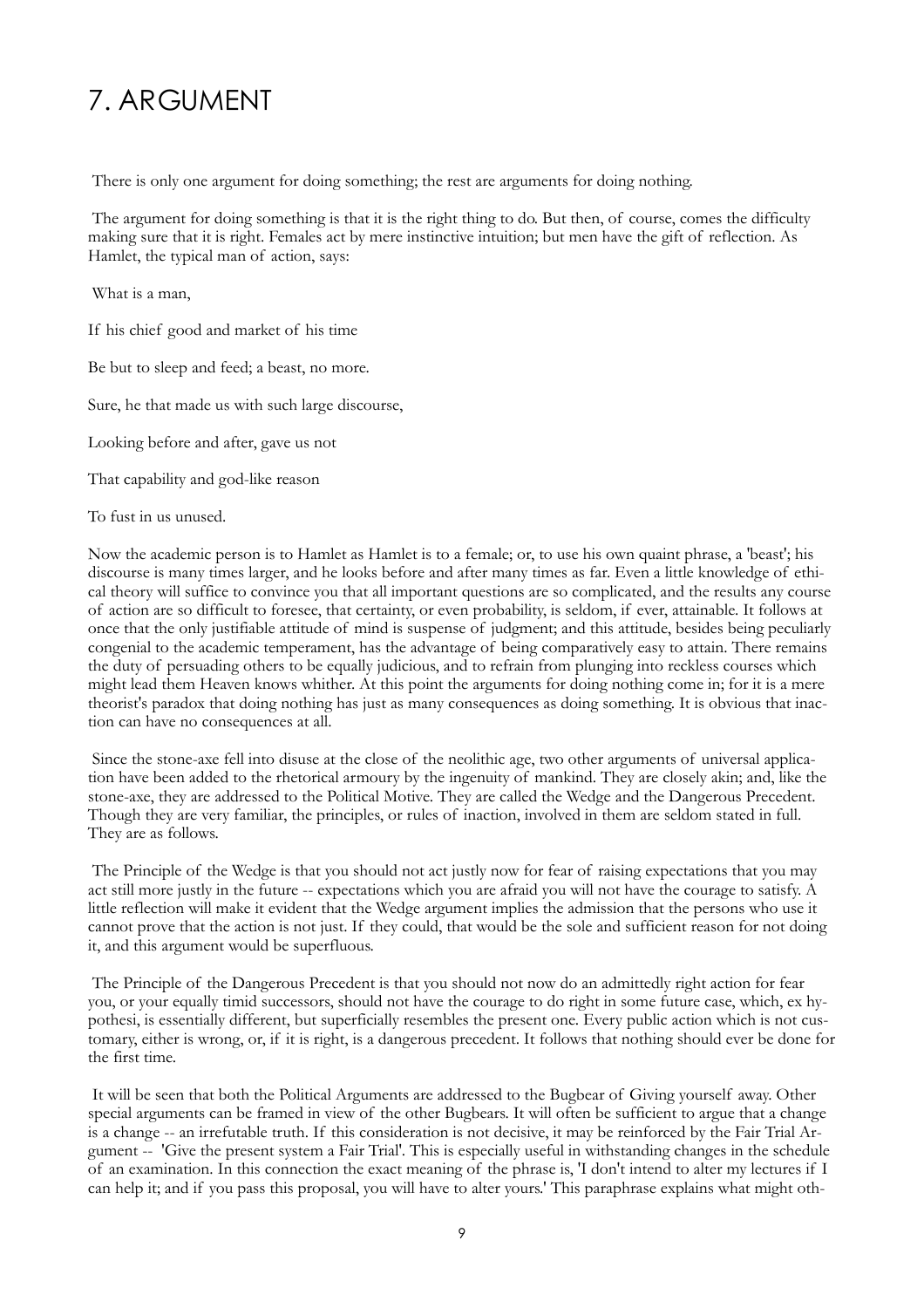erwise be obscure: namely, the reason why a Fair Trial ought only to be given to systems which already exist, not to proposed alternatives.

 Another argument is that 'the Time is not Ripe'. The Principle of Unripe Time is that people should not do at the present moment what they think right at that moment, because the moment at which they think it right has not yet arrived. But the unripeness of the time will, in some cases, be found to lie in the Bugbear, 'What Dr --- will say.' Time, by the way, is like the medlar; it has a trick of going rotten before it is ripe.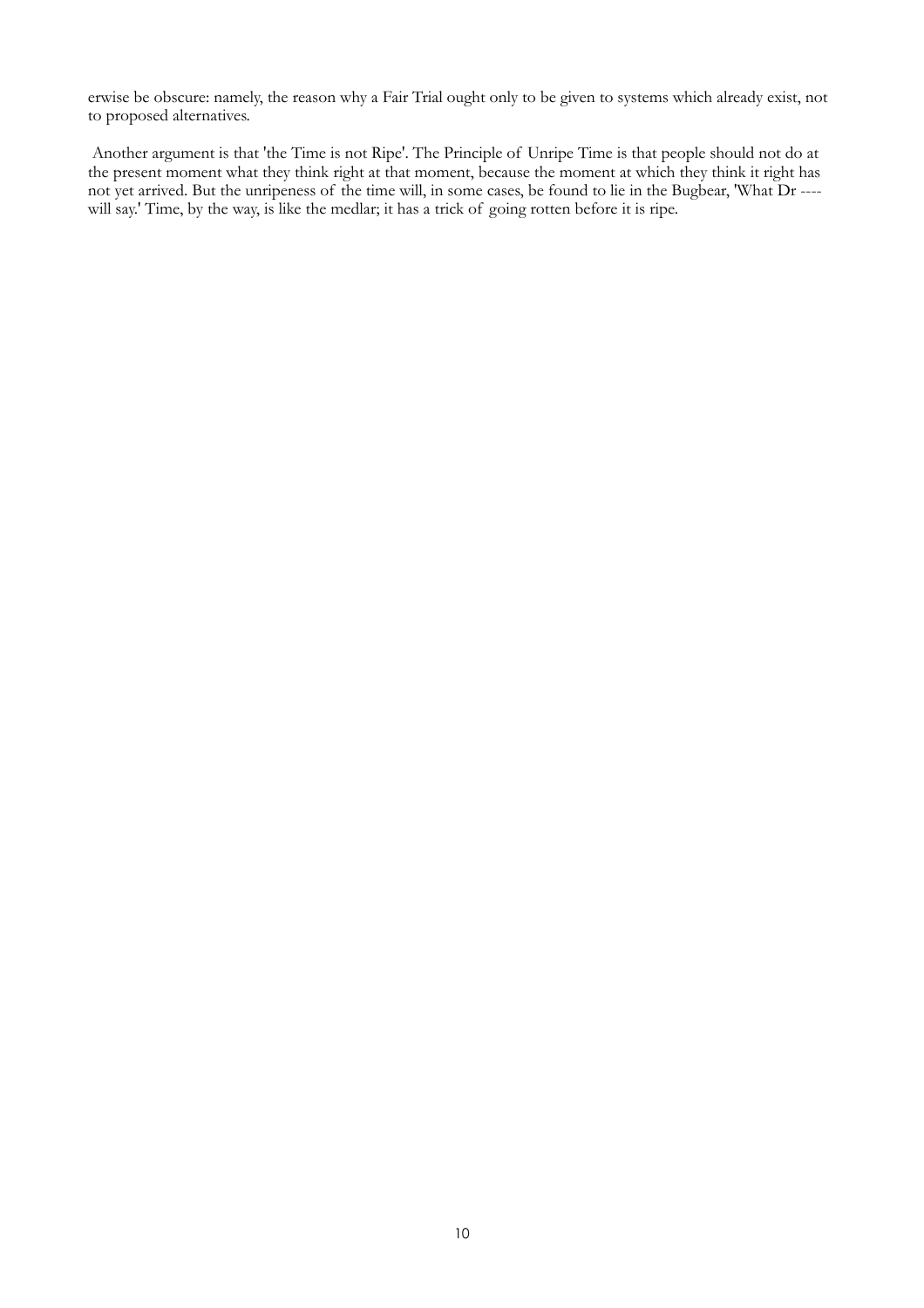### 8. THE CONDUCT OF BUSINESS

 This naturally divides into two branches; (i) Conservative Liberal Obstruction, and (2) Liberal Conservative Obstruction.

 The former is by much the more effective; and should always be preferred to mere unreasonable opposition, because it will bring you the reputation of being more advanced than any so-called reformer.

The following are the main types of argument suitable for the Conservative Liberal.

 'The present measure would block the way for a far more sweeping reform'. The reform in question ought always to be one which was favoured by a few extremists in 1881, and which by this time is quite impracticable and not even desired by any one. This argument may safely be combined with the Wedge argument: 'If we grant this, it will be impossible to stop short'. It is a singular fact that all measures are always opposed on both these grounds. The apparent discrepancy is happily reconciled when it comes to voting.

 Another argument is that 'the machinery for effecting the proposed objects already exists'. This should be urged in cases where the existing machinery has never worked, and is now so rusty that there is no chance of its being set in motion. When this is ascertained, it is safe to add that 'it is far better that all reform should come from within'; and to throw in a reference to the Principle of Washing Linen. This principle is that it is better never to wash your linen if you cannot do it without anyone knowing that you are so cleanly.

 The third accepted means of obstruction is the Alternative Proposal. This is a form of Red Herring. As soon three or more alternatives are in the field, there is pretty sure to be a majority against any one of them, and nothing will be done.

 The method of Prevarication is based upon a very characteristic trait of the academic mind, which comes it in the common remark, 'I was in favour of the proposal until I heard Mr ----'s argument in support of it'. The principle is, that a few bad reasons for doing something neutralise all the good reasons for doing it. Since this is devoutly believed, it is often the best policy to argue weakly against the side you favour. If your personal enemies are present in force, throw in a little bear-baiting, and you are certain of success. You can vote in the minority, and no one will be the wiser.

 Liberal Conservative Obstruction is less argumentative and leans to invective. It is particularly fond of the Last Ditch and the Wild Cat.

 The Last Ditch is the Safe Side (see section II), considered a place which you may safely threaten to die in. You are not likely to die there prematurely; for, to judge by the look of the inhabitants, the climate of the Safe Side conduces to longevity. If you did die, nobody would much mind; but the threat may frighten them for the moment.

 'Wild Cat' is an epithet applicable to persons who bring forward a scheme unanimously agreed upon by experts after two years' exhaustive consideration of thirty-five or more alternative proposals. In its wider use it applies to all ideas which were not familiar in 1881.

There is an oracle of Merlin which says, 'When the wild cat is belled, the mice will vote Placet.'

The argument, 'that you remember exactly the same proposal being rejected in 1867,' is a very strong one in itself, but its defect is that it appeals only to those who also remember the year 1867 with affectionate interest, and, moreover, are unaware that any change has occurred since then. There are such people, but they are lamentably few; and some even of them are no longer Young Men in a Hurry, and can be trusted to be on the Safe Side in any case. So this argument seldom carries its proper weight.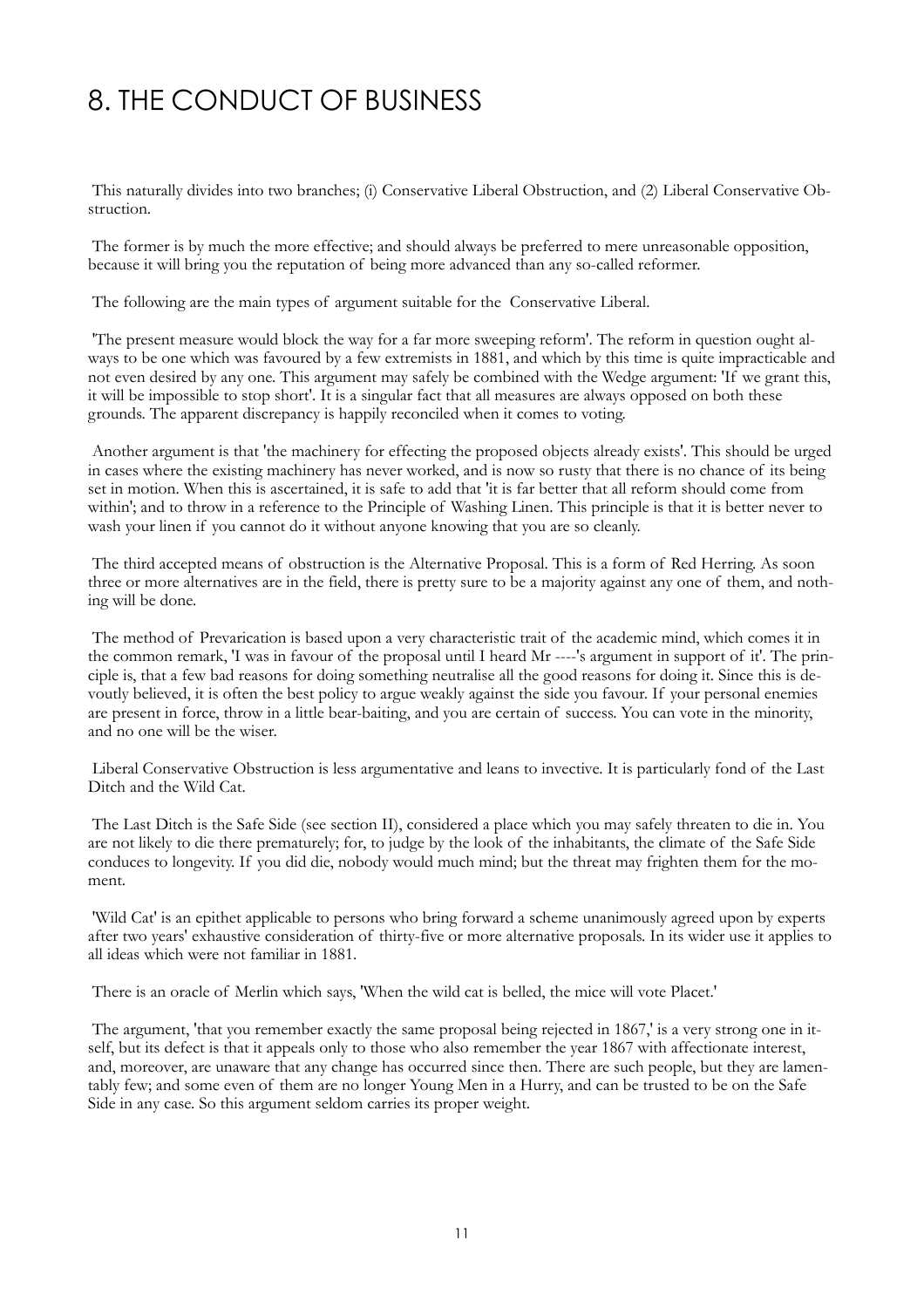When other methods of obstruction fail, you should have recourse to Wasting Time; for, although it is recognised in academic circles that time in general is of no value, considerable importance is attached to tea-time, and by deferring this, you may exasperate any body of men to the point of voting against anything. The simplest method is Boring. Talk slowly and indistinctly, at a little distance from the point. No academic person is ever voted into the chair until he has reached an age at which he has forgotten the meaning of the word 'irrelevant'; and you will be allowed to go on, until everyone in the room will vote with you sooner than hear your voice another minute. Then you should move for adjournment. Motions for adjournment, made less than fifteen minutes before tea-time or at any subsequent moment, are always carried. While you are engaged in Boring it does not matter much what you talk about; but, if possible, you should discourse upon the proper way of doing something which you are notorious for doing badly yourself. Thus, if you are an inefficient lecturer, you should lay down the law on how to lecture; if you are a good business man, you should discuss the principles of finance and so on.

 If you have applied yourself in youth to the cultivation of the Private Business habit of mind at the Union and other debating societies, questions of procedure will furnish you with many resources for wasting time. You will eagerly debate whether it is allowable or not to amend an amendment; or whether it is consonant with the eternal laws for a body of men, who have all changed their minds, to rescind a resolution which they have just carried. You will rise, like a fish, to points of order, and call your intimate friends 'honourable' to their faces. You will make six words do duty for one; address a harmless individual as if he were a roomful of abnormally stupid reporters; and fill up the time till you can think of something to say by talking, instead of by holding your tongue.

 An appeal should be made, wherever it is possible, to College Feeling. This, like other species of patriotism, consists in a sincere belief that the institution to which you belong is better than an institution to which other people belong. The corresponding belief ought to be encouraged in others by frequent confession of this article of faith in their presence. In this way a healthy spirit of rivalry will be promoted. It is this feeling which makes the College System so valuable; and differentiates, more than anything else, a College from a boarding-house; for in a boarding-house hatred is concentrated, not upon rival establishments, but upon the other members of the same establishment.

 Should you have a taste for winter sports, you may amuse yourself with a little Bear-baiting or Bull-fighting. Bulls are easier to draw than bears; you need only get to know the right red flag for a given bull, and for many of them almost any rag will serve the turn. Bears are more sulky and have to be prodded; on the other hand they don't go blind, like bulls; and when they have bitten your head off, they will often come round and be quite nice. Irishmen can be bulls, but not bears; Scotsmen can be bears, but not bulls; an Englishman may be either.

 Another sport which wastes unlimited time is Comma hunting. Once start a comma and the whole pack will be off, full cry, especially if they have had a literary training. (Adullamites affect to despise commas, and even their respect for syntax is often not above suspicion.) But comma-hunting is so exciting as to be a little dangerous. When attention is entirely concentrated on punctuation, there is some fear that the conduct of business may suffer, and a proposal get through without being properly obstructed on its demerits. It is therefore wise, when a kill has been made, to move at once for adjournment.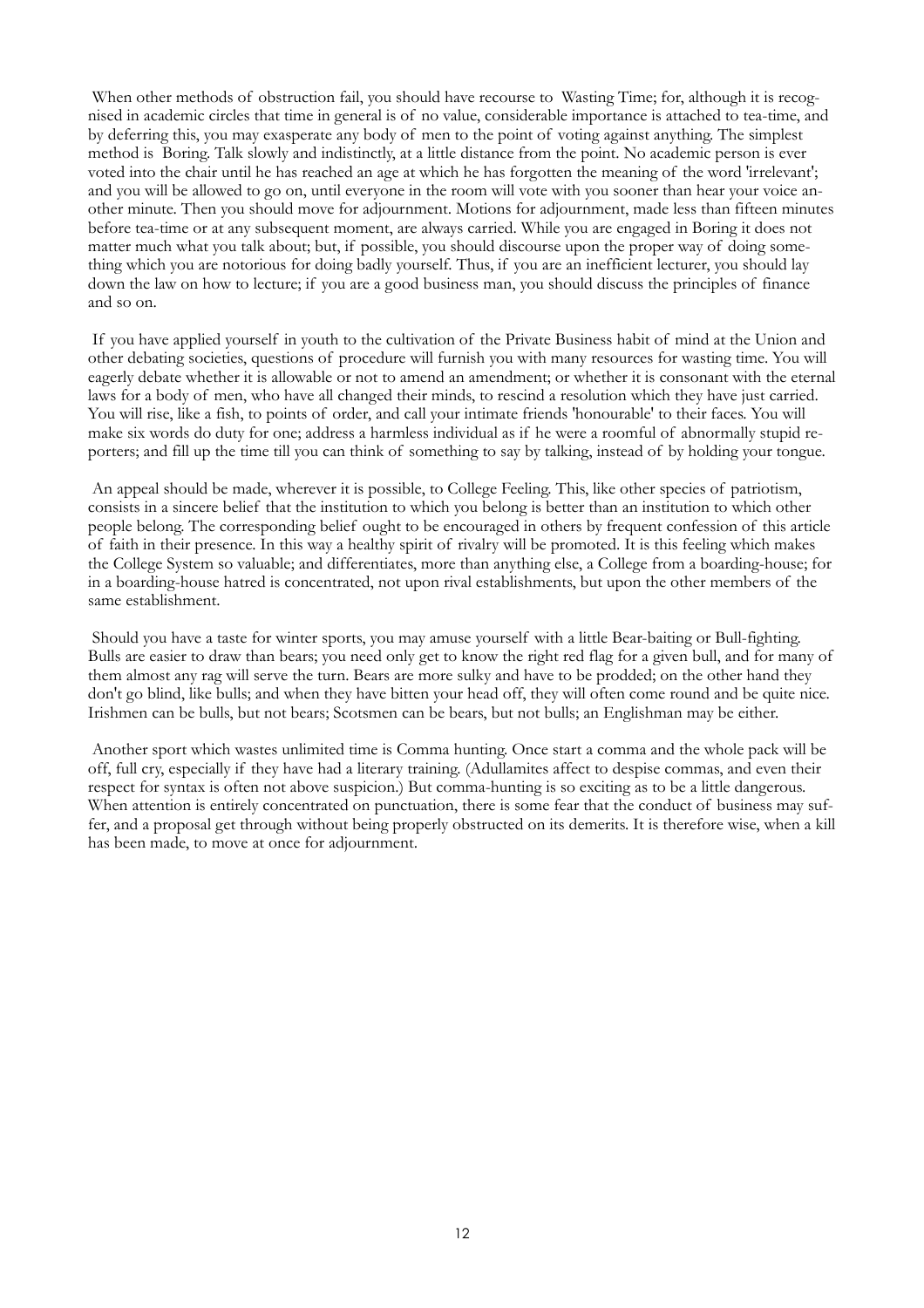#### 9. SQUARING

This most important branch of political activity is, of course, closely connected with Jobs. These fall into two classes, My Jobs and Your Jobs. My Jobs are public-spirited proposals, which happen (much to my regret) to involve the advancement of a personal friend, or (still more to my regret) of myself. Your Jobs are insidious intrigues for the advancement of yourself and your friends, speciously disguised as public-spirited proposals. The term Job is more commonly applied to the second class. When you and I have, each of us, a job on hand, we shall proceed to go on the Square.

 Squaring can be carried on at lunch; but it is better that we should meet casually. The proper course to pursue is to walk, between 2 and 4 p.m., up and down the King's Parade, and more particularly that part of it which lies between the Colleges of Pembroke and Caius. When we have succeeded in meeting accidentally, it is etiquette to talk about indifferent matters for ten minutes and then part. After walking five paces in the opposite direction you should call me back, and begin with the words, 'Oh, by the way, if you should happen ...' The nature of Your Job must then be vaguely indicated, without mentioning names; and it should be treated by both parties as a matter of very small importance. You should hint that I am a very influential person, and that the whole thing is a secret between us. Then we shall part as before, and I shall call you back and introduce the subject of My Job, in the same formula. By observing this procedure we shall emphasise the fact that there is no connection whatever between my supporting your Job and your supporting mine. This absence of connection is the essential feature of Squaring.

 Remember this: the men who get things done are the men who walk up and down King's Parade, from two to four, every day of their lives. You can either join them, and become a powerful person; or you can join the great throng of those who spend all their time in preventing them from getting things done, and in the larger task of preventing one another from doing anything whatever. This is the Choice of Hercules, when Hercules takes to politics.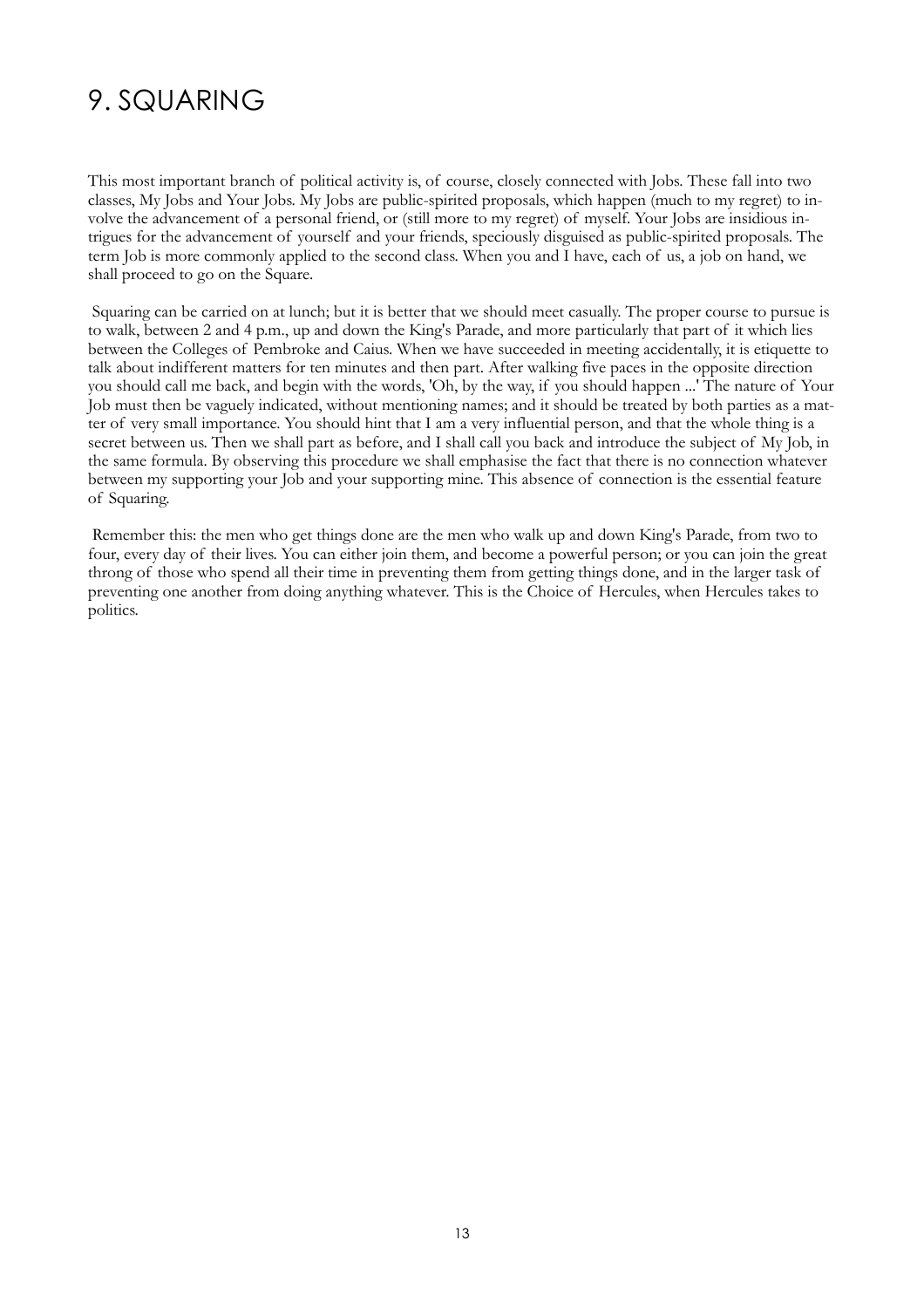#### 10. FAREWELL

 0 young academic politician, my heart is full of pity for you, because you will not believe a word that I have said. You will mistake sincerity for cynicism, and half the truth for exaggeration. You will think the other half of the truth, which I have not told, is the whole. You will take your own way, make yourself dreadfully disagreeable, tread on innumerable toes, butt your head against stone walls, neglect prejudice and fear, appeal to reason instead of appealing to bugbears. Your bread shall be bitterness, and your drink tears.

 I have done what I could to warn you. When you become middle-aged -- on your five-and-thirtieth birthday - glance through this book and judge between me and your present self.

 If you decide that I was wrong, put the book in the fire, betake yourself to the King's Parade, and good-bye. I have done with you.

 But if you find that I was right, remember that other world, within the microcosm, the silent, reasonable world, where the only action is thought, and thought is free from fear. If you go back to it now, keeping just enough bitterness to put a pleasant edge on your conversation, and just enough worldly wisdom to save other people's toes, you will find yourself in the best of all company -- the company of clean, humorous intellect; and if you have a spark of imagination and try very hard to remember what it was like to be young, there is no reason why your brains should ever get woolly or anyone should wish you out of the way. Farewell!